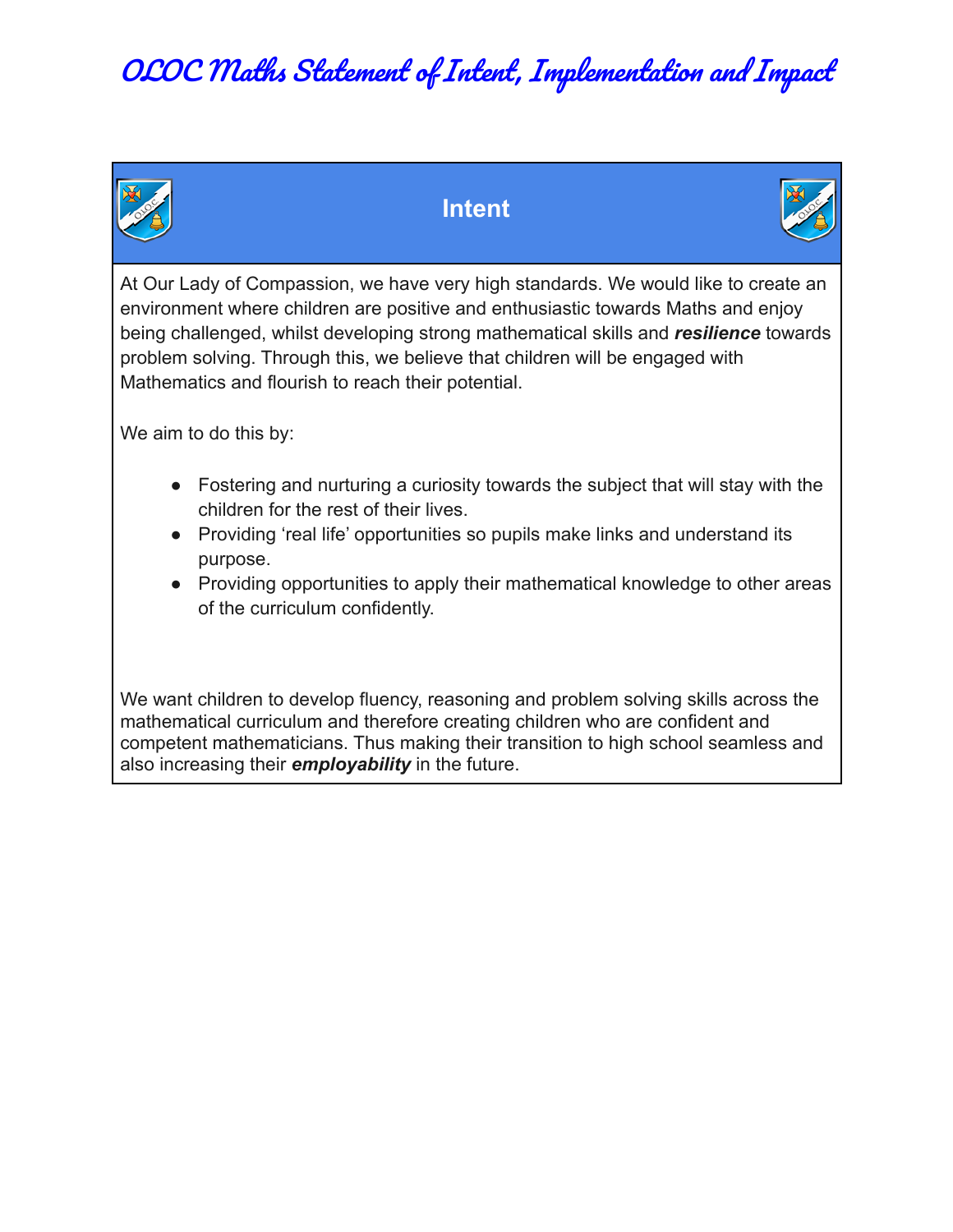

#### **Implementation**



To ensure our Mathematics curriculum is accessible for all pupils, at Our Lady's we use White Rose Maths scheme along with Classroom Secrets and Nrich to further challenge. Our Lady's is also fully engaged with the DFE funded North West Maths Hub programme, which ensures that staff at all levels understand the pedagogy of the approach

- Our scheme of work (White Rose Maths) Teachers use WRM to guide their own daily planning and they use assessments based on their classes strengths and weaknesses to ensure that the scheme is unique to the class.
- Within every lesson, key vocabulary is shared, discussed and explained and children are encouraged to use it when discussing in lessons and reasoning in books.
- Within the lesson, pupils are encouraged to use resources and equipment (concrete manipulatives) and models and images, concrete, pictorial and abstract.
- Teachers use careful questions to draw out children's discussions and their reasoning. The class teacher then leads children through strategies for solving the problem, including those already discussed. Independent work provides the means for all children to develop their fluency further, before progressing to more complex related problems allowing them to reason and problem solve.
- Mathematical domains are taught in blocks, to enable the achievement of 'mastery' over time. Each lesson phase provides the means to achieve greater depth, with more able children being offered rich and sophisticated problems, as well as exploratory, investigative tasks, within the lesson as appropriate.
- Teachers plan lessons that utilise pupils quickly and consistently retrieving and using their previous learning of arithmetic facts, all of which, the EEF state as exemplary practise (Improving Mathematics review).
- Teachers teach a range of mental, calculator, and pencil-and-paper methods, and encourage pupils to consider when different methods are appropriate and efficient (EEF state as exemplary practices in their Improving Mathematics review).
- Staff recognise and understand of a Concrete, Pictorial, Abstract\* (CPA) approach to maths teaching and learning. Objects, pictures, words, numbers and symbols are vital. The mastery approach incorporates all of these to help children explore and demonstrate mathematical ideas, enrich their learning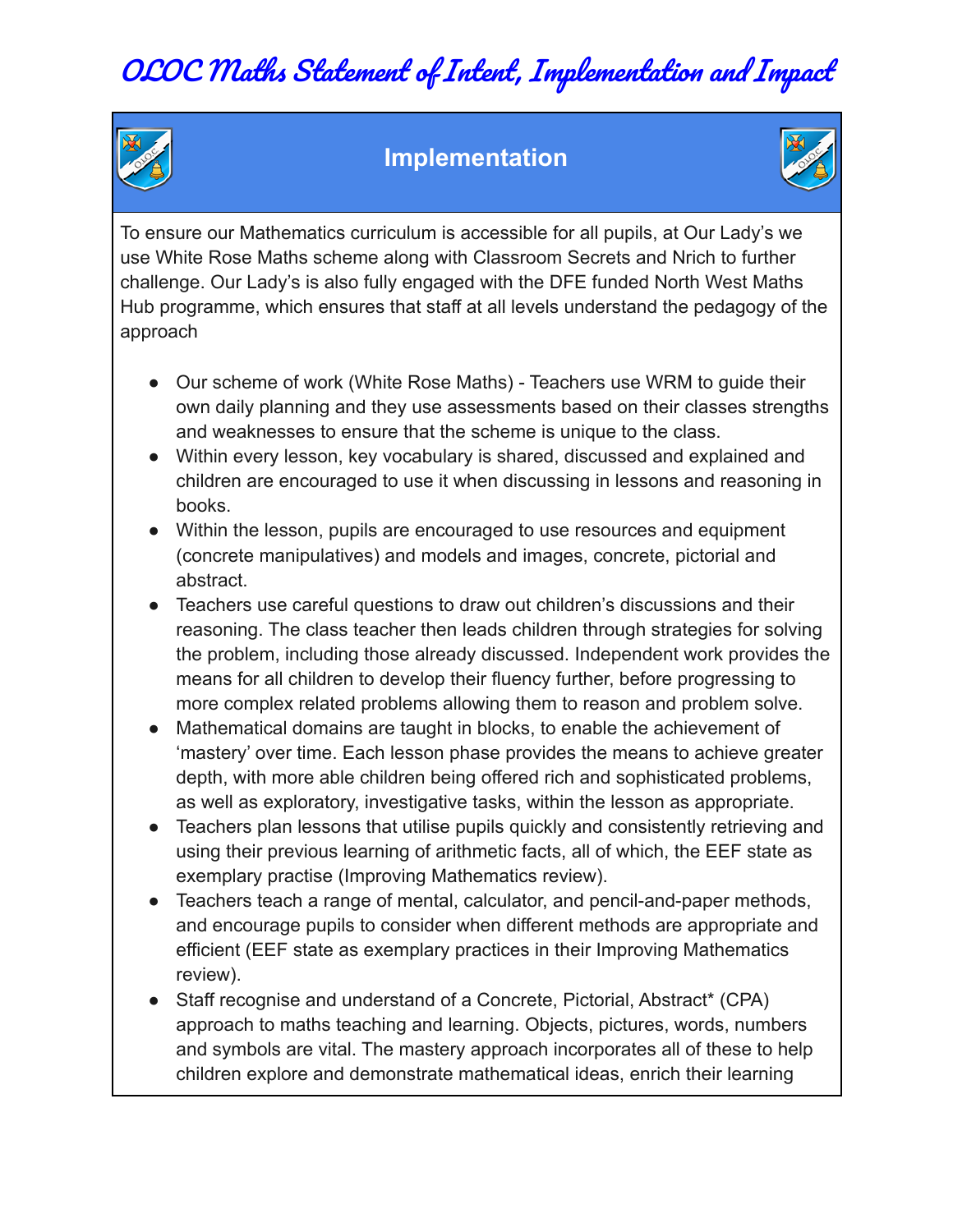OLOC Maths Statement of Intent, Implementation and Impact

experience and deepen understanding. Together, these elements help cement knowledge so pupils truly understand what they've learnt. As noted by OFSTED, they avoid creating a reliance on outsourced memory aids or physical resources, moving children on as soon as they are secure (OFSTED 2021). Teachers enable pupils to understand the links between the manipulatives and the mathematical ideas they represent. Teachers use manipulatives to develop pupils' independent understanding of the mathematics (EEF state as exemplary practices in their Improving Mathematics review)

- Discussions are a vital part of our lessons, both for teachers to model skills of reasoning, justifying and conjecturing and for children to be able to consolidate their learning through explanations. Discussions can also highlight misconceptions as well as being essential for building confidence in our children. Teachers are able to orchestrate productive classroom discussions. Pupils actively take part in discussions (EEF states this as exemplary practices in their Improving Mathematics review). Discussions also support the development of children's mathematical vocabulary. Teachers use precise mathematical language themselves. Teachers support pupils to recognise mathematical structure, for example by rephrasing pupils' responses that use vague, non-mathematical language with appropriate mathematical language (EEF state as exemplary practise in their Improving Mathematics review).
- When staff have identified misconceptions, they intervene as swiftly as possible to help pupils having difficulties to keep up. Teaching Assistants work within lessons to support targeted groups of children and intervention sessions are planned and delivered to fill any gaps identified in pupils' learning. Teachers have a good knowledge of the common misconceptions in maths and why they arise. They use this knowledge to inform their assessment (EEF state as exemplary practise in their Improving Mathematics review
- Discussions are a vital part of our lessons, both for teachers to model skills of reasoning, justifying and conjecturing and for children to be able to consolidate their learning through explanations. Discussions can also highlight misconceptions as well as being essential for building confidence in our children. Teachers are able to orchestrate productive classroom discussions. Pupils actively take part in discussions (EEF states this as exemplary practise in their Improving Mathematics review). Discussions also support the development of children's mathematical vocabulary. Teachers use precise mathematical language themselves. Teachers support pupils to recognise mathematical structure, for example by rephrasing pupils' responses that use vague, non-mathematical language with appropriate mathematical language (EEF state as exemplary practise in their Improving Mathematics review).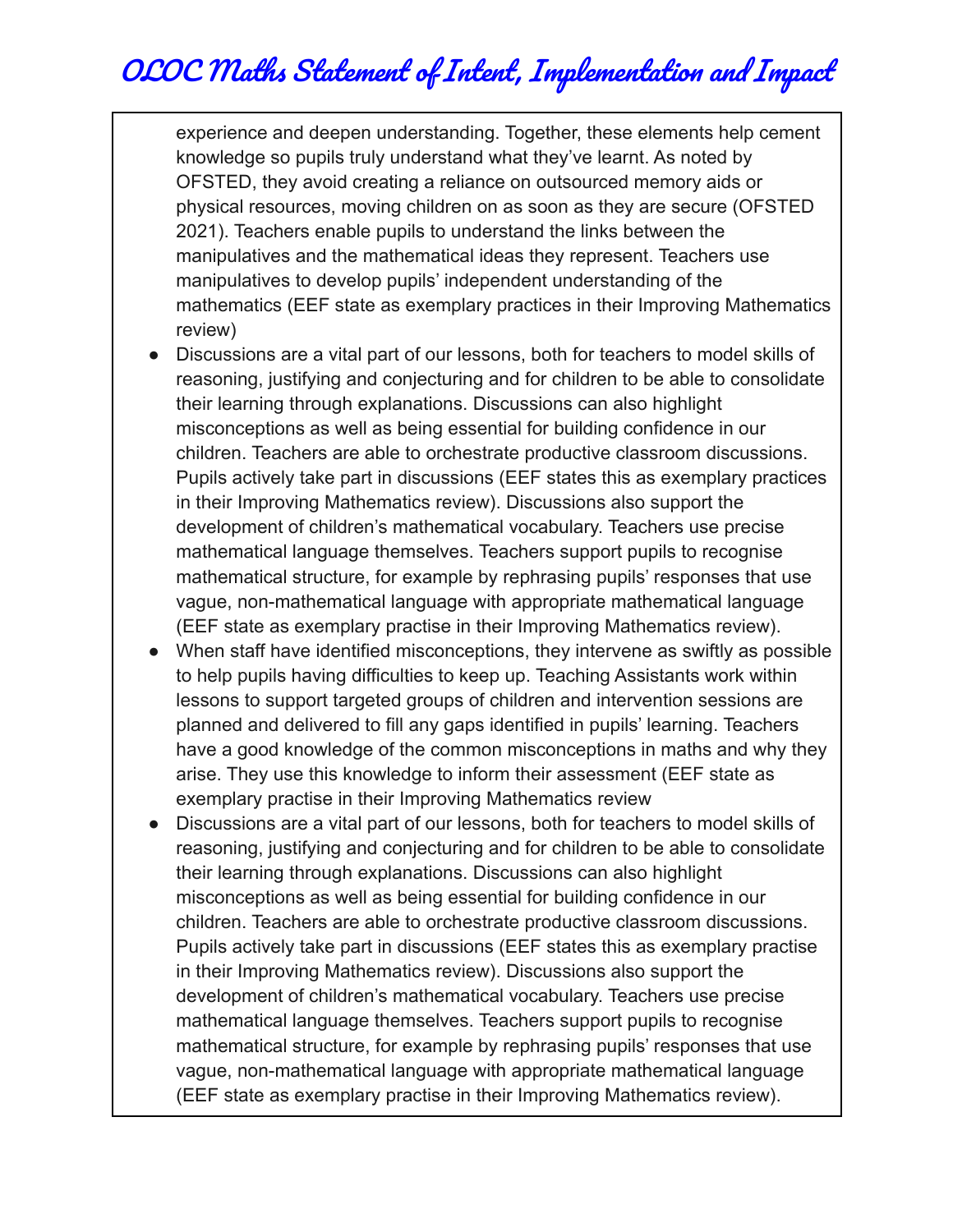- When staff have identified misconceptions, they intervene as swiftly as possible to help pupils having difficulties to keep up. Teaching Assistants work within lessons to support targeted groups of children and intervention sessions are planned and delivered to fill any gaps identified in pupils' learning. Teachers have a good knowledge of the common misconceptions in maths and why they arise. They use this knowledge to inform their assessment (EEF state as exemplary practise in their Improving Mathematics review).
- Assessment is used both formally and informally to review progress.
	- Three times a year, the children complete formal assessments (NFER) and these results are tracked to inform future teaching. Children who are judged not to be making their expected progress are then targeted for additional support both within lessons and intervention sessions.
	- Teaching staff are constantly assessing through observations, discussions and written work completed. Lessons are adapted in response to these assessments to ensure the children are being taught at the appropriate level and pace. Informal assessments, as stated by OFSTED as high quality maths education, are also used as
	- Teachers plan frequent, low-stakes testing to help pupils to remember content. Lessons incorporate timed testing to help pupils learn maths facts to automaticity.
	- When a pupil is identified as struggling teachers quickly identify the specific reason(s) why. Teachers use this information to intervene and address the aspect of maths that the pupils are struggling with (EEF state as exemplary practise in their Improving Mathematics review).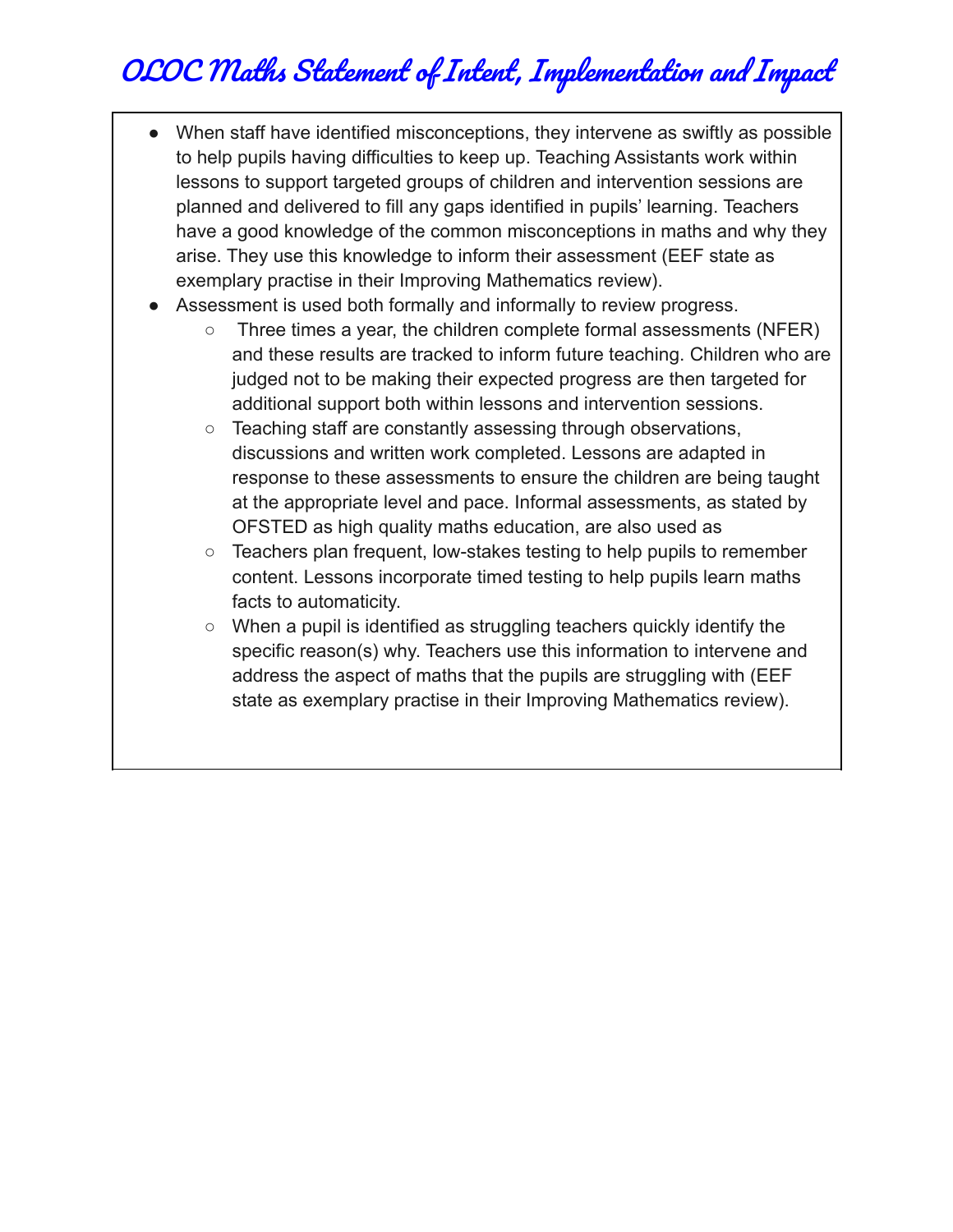